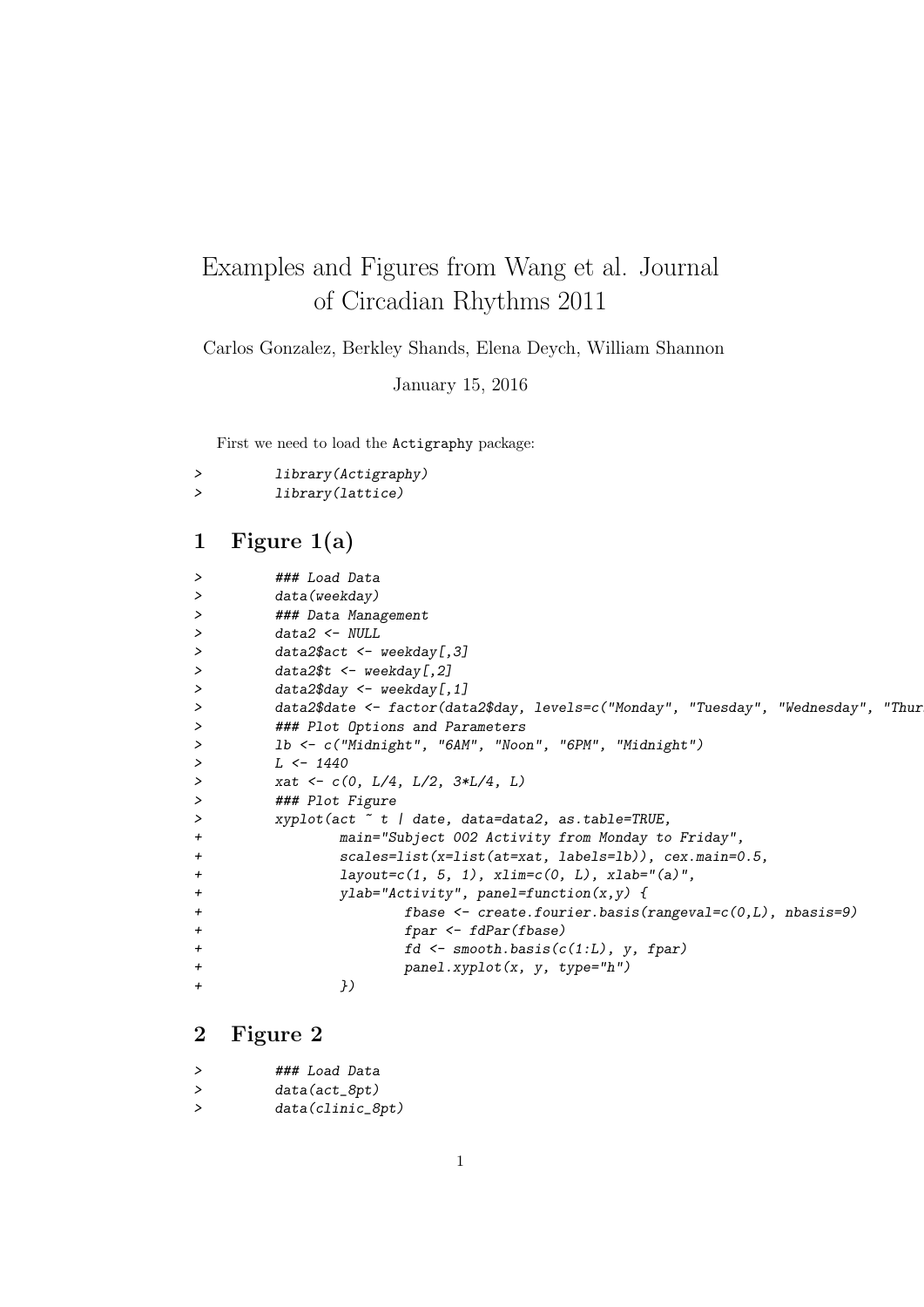```
> ### Plot Options and Parameters
> lb <- c("Midnight", "6AM", "Noon", "6PM", "Midnight")
> L < -1440> xat <- c(0, L/4, L/2, 3*L/4, L)
> matchid <- fda.matchid(act_8pt[,-1], clinic_8pt, type="factor", grouplab=c("AHI"
> idhigh <- paste("Subj", colnames(matchid$mat)[matchid$cov$"NO AHI" != 1])
> idlow <- paste("Subj", colnames(matchid$mat)[matchid$cov$"NO AHI" == 1])
> idorder <- c(idhigh, idlow)
> datavec <- matchid$mat
> dim(datavec) <- NULL
> datanew <- data.frame(y=datavec, id=rep(paste("Subj", colnames(matchid$mat)), ea
> datanew$id <- factor(datanew$id, idorder)
> ### Plot Figure
> xyplot(y<sup>~t</sup>/id, data=datanew, as.table=TRUE,<br>+ main="Circadian Activity from 8 Sub
              main="Circadian Activity from 8 Subjects",
+ ylab="Activity", xlab="", cex.main=.7,
+ scales=list(x=list(at=xat, labels=lb)), cex=.05,
+ type="p", layout=c(4, 2, 1), ylim=c(0, 1200),
+ xlim=c(0, L), panel=function(x,y) {
+ fbase <- create.fourier.basis(rangeval=c(0, L), nbasis=9)
+ fpar <- fdPar(fbase)
+ sm <- smooth.basis(c(1:L), y, fpar)
+ panel.xyplot(x, y, col=1, cex=0.1)
+ panel.lines(predict(sm$fd,c(1:L)), col=2, lwd=3)
+ })
```
## 3 Figure 3

|                | ### Load Data                                                                       |
|----------------|-------------------------------------------------------------------------------------|
|                | data(act_8pt)                                                                       |
|                | $data(clinic_8pt)$                                                                  |
|                | ahidatav2 <- fda.matchid(act_8pt[,-1], clinic_8pt, type="factor", grouplab=c("AH    |
|                | $tempv2 \leftarrow \text{ahidatav2}[[2]]$                                           |
|                | $tempv2[,3]$ <- ifelse(tempv2[,3] == 0, -1, 1)                                      |
|                | ahidatav2\$cov <- data.frame(id=tempv2\$id, mean=1, ahi=tempv2[,3])                 |
|                | $colv2 \leftarrow ifelse(tempv2[,3] == -1, 4, 2)$                                   |
|                | smoothDatav2 <- fda.smoothdata(ahidatav2)                                           |
|                | geftahiv2 <- flm_cate(smoothDatav2)                                                 |
|                | meanefv2 <- geftahiv2\$freg\$betaestlist[[1]]                                       |
|                | ahiefv2 <- geftahiv2\$freg\$betaestlist[[2]]                                        |
|                | ### Plot Options and Parameters                                                     |
|                | $L \leftarrow 1440$                                                                 |
|                | xat <- $c(0, L/4, L/2, 3*L/4, L)$                                                   |
|                | 1b <- c("Midnight", "6AM", "Noon", "6PM", "Midnight")                               |
|                | ### Plot Figure                                                                     |
|                | $par(mfrow=c(2,1), mar=c(4,4,3,1))$                                                 |
|                | $plot(0, 0, xlim=c(0, L), ylim=c(0, 1200), xaxt="n", xlab="(a)", ylab="Acitivity",$ |
| $\geq$         | for(i in 1:8)                                                                       |
| $\overline{+}$ | lines(predict(smoothDatav2\$fd\$fd, c(1:L))[,i], col=colv2[i])                      |
|                |                                                                                     |